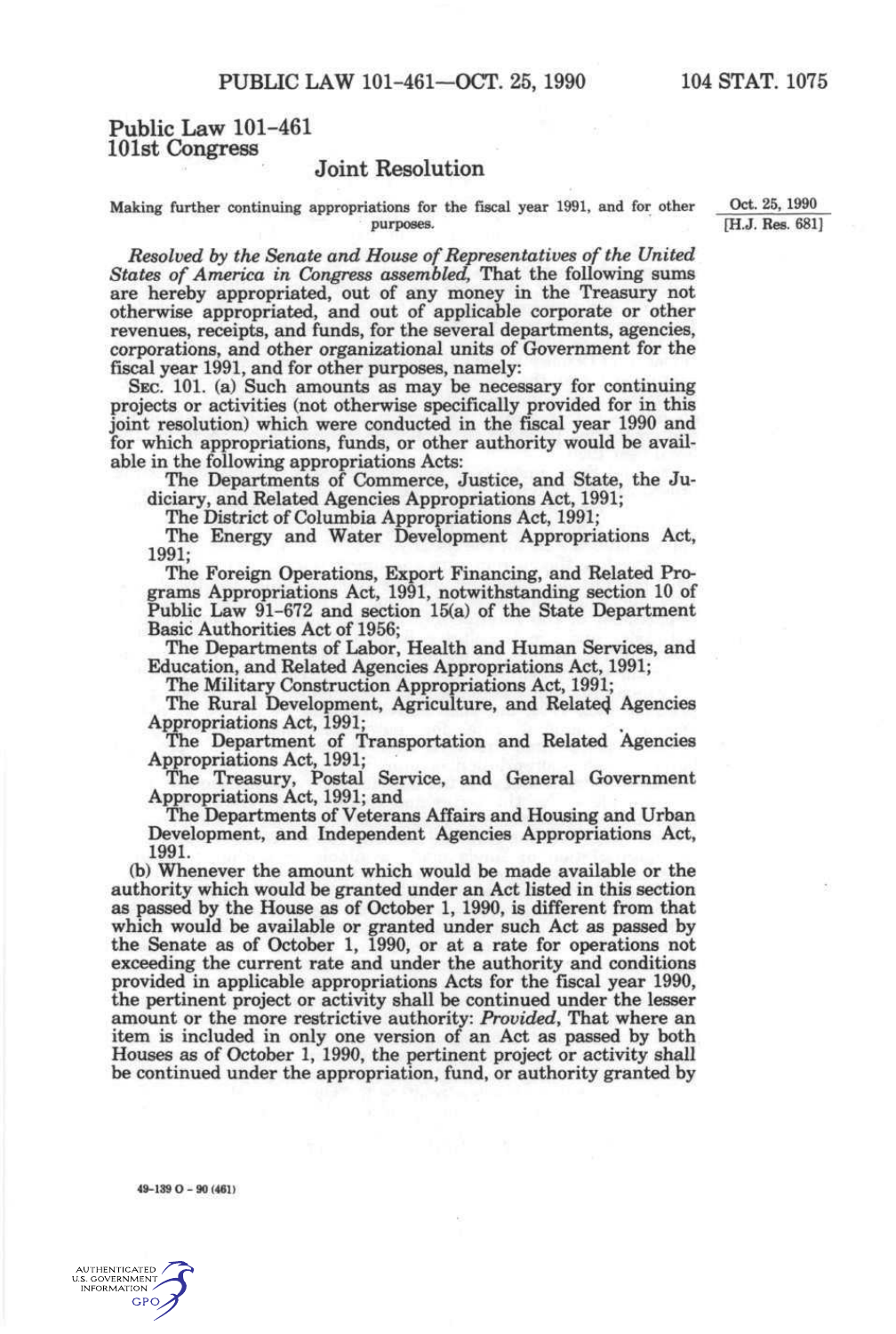the one House, but at a rate for operations not exceeding the current rate or the rate permitted by the action of the one House, whichever is lower, and under the authority and conditions provided in applicable appropriations Acts for the fiscal year 1990.

(c) Whenever an Act listed in this section has been passed by only the House as of October 1, 1990, the pertinent project or activity shall be continued under the appropriation, fund, or authority granted by the House, at a rate for operations not exceeding the current rate or the rate permitted by the action of the House, whichever is lower, and under the authority and conditions provided in applicable appropriations Acts for the fiscal year 1990: *Provided,*  That where an item is funded in applicable appropriations Acts for the fiscal year 1990 and not included in the version passed by the House as of October 1,1990, the pertinent project or activity shall be continued under the appropriation, fund, or authority granted by applicable appropriations Acts for the fiscal year 1990, at a rate for operations not exceeding the current rate and under the authority and conditions provided in applicable appropriations Acts for the fiscal year 1990.

SEC. 102. Such amounts as may be necessary to continue existing programs and activities (not otherwise specifically provided for in this joint resolution) which were conducted in fiscal year 1990, under the appropriation, fund, or authority granted by applicable appropriations Acts for the fiscal year 1990, at a rate for operations not exceeding the current rate and under the authority and conditions provided in applicable appropriations Acts for the fiscal year 1990, for which provision was made in the following Acts: The Department of the Interior and Related Agencies Appropriations Act, 1990, and the Legislative Branch Appropriations Act, 1990.

SEC. 103. Such amounts as may be necessary to continue existing programs and activities, which were conducted in fiscal year 1990, for which provision was made in the Department of Defense Appropriations Act, 1990, but such activities shall be funded at not to exceed an annual rate for new obligational authority of \$265,369,000,000, and this level shall be distributed on a pro rata basis to each appropriation account utilizing the fiscal year 1991 amended budget request as the base for such distribution and shall be available under the terms and conditions provided for in the applicable appropriations Acts for fiscal year 1990, notwithstanding section 502(a)(1) of the National Security Act of 1947: *Provided,* That no appropriation or funds made available or authority granted pursuant to this section shall be used for new production of items not funded for production in fiscal year 1990 or prior years, for the increase in production rates above those sustained with fiscal year 1990 funds, or to initiate, resume, or continue any project, activity, operation, or organization which are defined as any project, subproject, activity, budget activity, program element, and subprogram within a program element and for investment items are further defined as a P-1 line item in a budget activity within an appropriation account and an R-1 line item which includes a program element and subprogram element within an appropriation account, for which appropriations, funds, or other authority were not available during the fiscal year 1990, except projects, activities, operations, or organizations relating to "Operation Desert Shield": *Provided further.* That no appropriation or funds made available or authority granted pursuant to this section shall be used to initiate multi-year procurements utilizing advance procurement funding for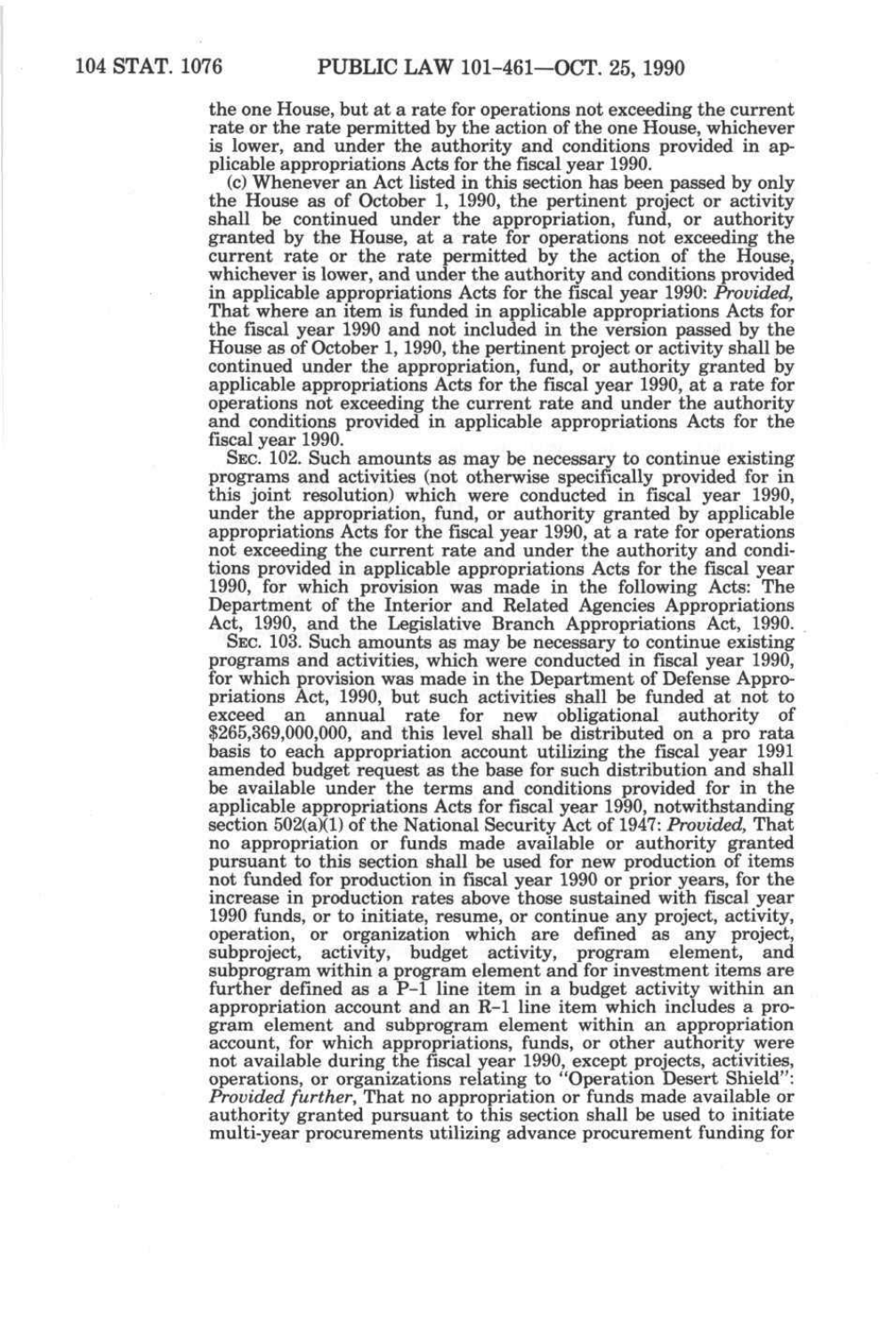economic order quantity procurement unless specifically appropriated later: *Provided further,* That no appropriation or funds made available or authority granted pursuant to this section for procurement and research, development, test, and evaluation, shall be used to fund any program, project, activity, operation, or organization at a rate for operations in excess of the current rate or the rate provided for in the budget estimates for fiscal year 1991, whichever is lower, during fiscal year 1991, except programs, projects, activities, operations, or organizations relating to "Operation Desert Shield".

SEC. 104. Notwithstanding any other provision of this joint resolution, such amounts as may be necessary to continue the Aerostat Program of the United States Customs Service which was conducted in fiscal year 1990 at a rate of operations not exceeding the current rate and under the authority and conditions provided in the applicable appropriations Act for the fiscal year 1990.

SEC. 105. Appropriations made by sections 101, 102, 103, and 104 shall be available to the extent and in the manner which would be provided by the pertinent appropriations Act.

SEC. 106. No appropriation or funds made available or authority granted pursuant to sections 101, 102, 103, and 104 shall be used to initiate or resume any project or activity for which appropriations, funds, or other authority were not available during the fiscal year 1990.

SEC. 107. No provision which is included in an appropriations Act enumerated in section 101 but which was not included in the applicable appropriations Act for fiscal year 1990, and which by its terms is applicable to more than one appropriation, fund, or authority shall be applicable to any appropriation, fund, or authority provided in this joint resolution.

SEC. 108. Unless otherwise provided for in this joint resolution or in the applicable appropriations Act, appropriations and funds made available and authority granted pursuant to this joint resolution shall be available until (a) enactment into law of an appropriation for any project or activity provided for in this joint resolution, or (b) the enactment of the applicable appropriations Act by both Houses without any provision for such project or activity, or (c) October 27, 1990, whichever first occurs.

SEC. 109. Appropriations made and authority granted pursuant to this joint resolution shall cover all obligations or expenditures incurred for any program, project, or activity during the period for which funds or authority for such project or activity are available under this joint resolution.

SEC. 110. Expenditures made pursuant to this joint resolution shall be charged to the applicable appropriation, fund, or authorization whenever a bill in which such applicable appropriation, fund, or authorization is contained is enacted into law.

SEC. 111. No provision in any appropriations Act for the fiscal year 1991 referred to in section 101 of this joint resolution that makes the availability of any appropriation provided therein dependent upon the enactment of additional authorizing or other legislation shall be effective before the date set forth in section 108(c) of this joint resolution.

SEC. 112. Appropriations and funds made available by or authority granted pursuant to this joint resolution may be used without regard to the time limitations for submission and approval of apportionments set forth in section 1513 of title 31, United States Code,